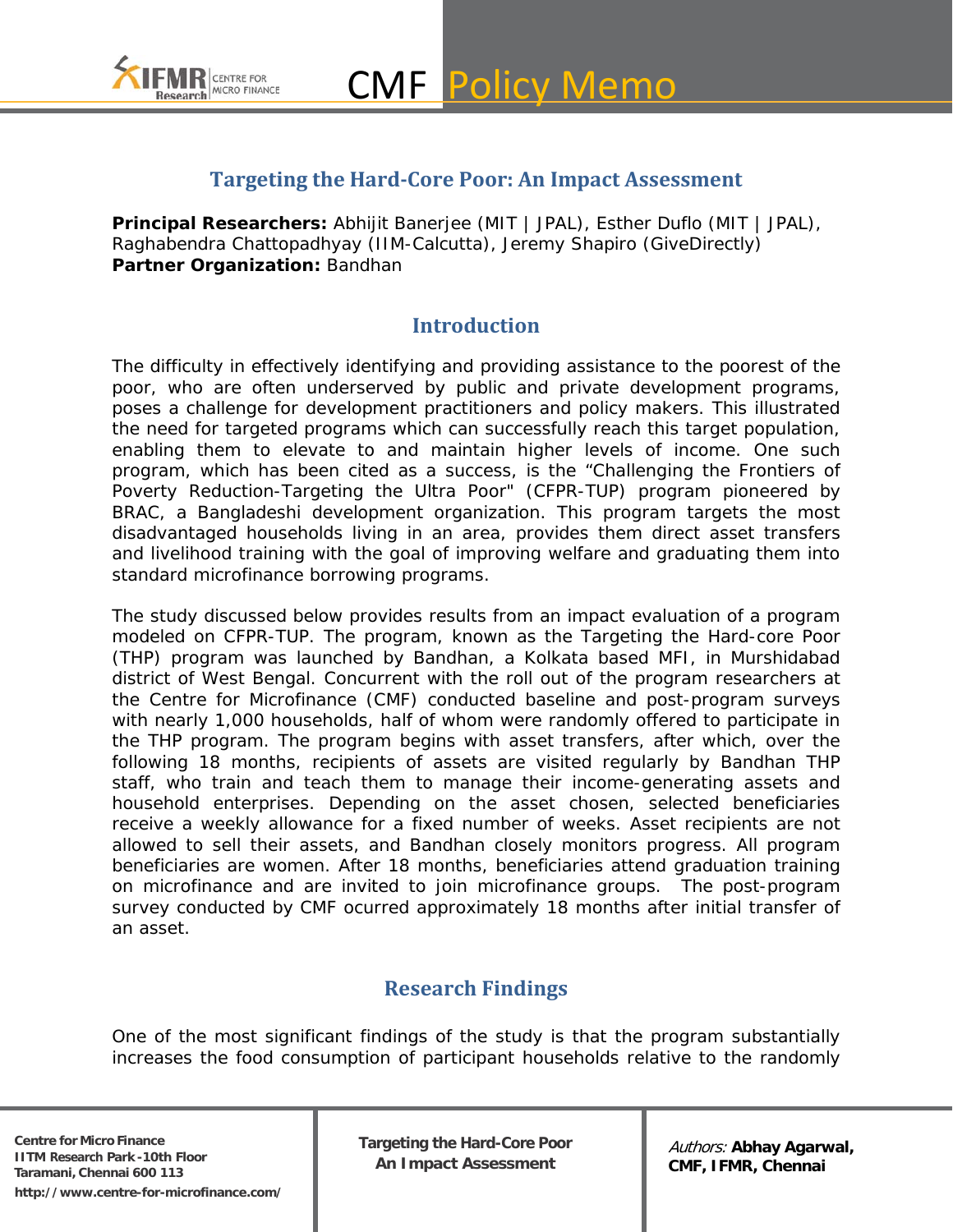

selected control group. Due to the difficulty of measuring income for such households, measuring growth in consumption provides a useful measure of economic well-being.

This increase in food consumption (15 per cent) is especially meaningful in light of the prevalent food insecurity among the target population. Prior to being offered the program, a considerable proportion of the selected households reported high incidences of skipping meals or reported receiving assistance from other households in the form of free meals. The program reduced food insecurity, and researchers observed additional cases of treated households providing more meals to other households within their village.

The study finds that a number of additional benefits accrue to members of households randomly selected to participate in the program. In particular, they



report being happier and in better health. In spite of these latter results, we do not detect program effects in terms of more objective measures of physical health, but such effects may take time to become apparent.

### **Research Implications**

The results of this wave of data collection demonstrate a short-term improvement in economic and social well-being for those invited to participate in the program. To assess long-term impacts of the program a second follow up study, conducted 30 months after the initiation of the program, was conducted and is currently being analyzed.

One of the drawbacks of the program, however, was the low take-up rate  $(-57%)$ of participants in Bandhan's

THP program. There could be several reasons for low participation, including unwillingness to bear risks associated with retaining assets, politically disturbed neighbourhoods in the associated blocks where the research was conducted, or a lack of understanding of the program.

#### **Summary of positive findings in households offered THP Program**

- $\triangleright$  Increased productivity of adult members
- $\triangleright$  Statistically significant increase in household food consumption
- $\blacktriangleright$  Larger asset base
- $\triangleright$  Reduced food insecurity
- $\triangleright$  Reported higher on an index measuring financial

**Targeting the Hard-Core Poor An Impact Assessment**

Authors: **Abhay Agarwal, CMF, IFMR, Chennai**